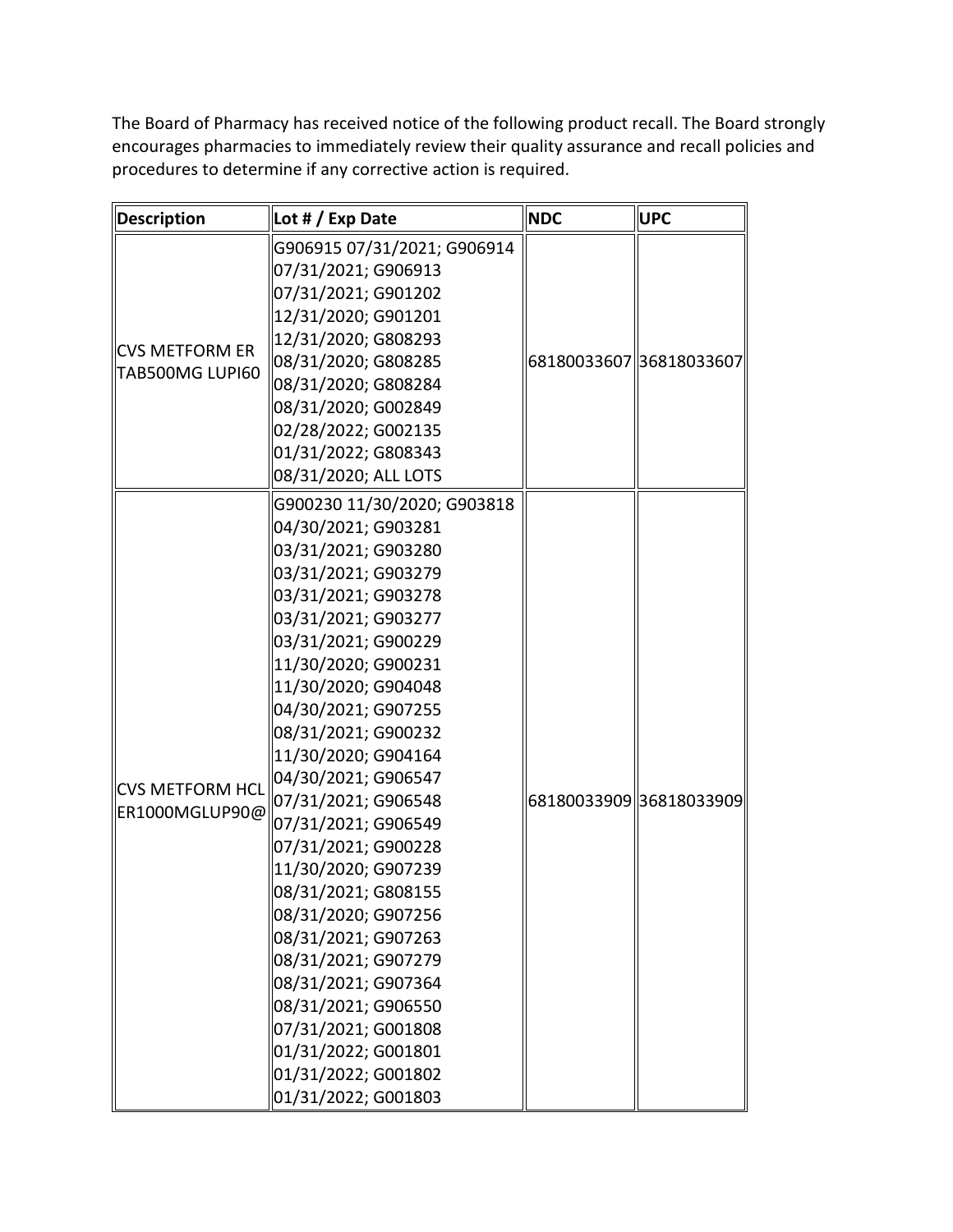| <b>Description</b>    | Lot # / Exp Date            | <b>NDC</b> | <b>UPC</b>              |
|-----------------------|-----------------------------|------------|-------------------------|
|                       | 01/31/2022; G001804         |            |                         |
|                       | 01/31/2022; G001805         |            |                         |
|                       | 01/31/2022; G900227         |            |                         |
|                       | 11/30/2020; G001807         |            |                         |
|                       | 01/31/2022; G001809         |            |                         |
|                       | 01/31/2022; G002563         |            |                         |
|                       | 02/28/2022; G002564         |            |                         |
|                       | 02/28/2022; G807830         |            |                         |
|                       | 07/31/2020; G001806         |            |                         |
|                       | 01/31/2022; G807092         |            |                         |
|                       | 07/31/2020; G809471         |            |                         |
|                       | 07/31/2020; G808074         |            |                         |
|                       | 08/31/2020; G808154         |            |                         |
|                       | 08/31/2020; G807480         |            |                         |
|                       | 07/31/2020; G807479         |            |                         |
|                       | 07/31/2020; G807208         |            |                         |
|                       | 07/31/2020; G807147         |            |                         |
|                       | 07/31/2020; G807093         |            |                         |
|                       | 07/31/2020; G808115         |            |                         |
|                       | 08/31/2020; ALL LOTS        |            |                         |
|                       | G901311 12/31/2020; G904803 |            |                         |
|                       | 05/31/2021; G904804         |            |                         |
|                       | 05/31/2021; G906551         |            |                         |
|                       | 07/31/2021; G906552         |            |                         |
|                       | 07/31/2021; G907375         |            |                         |
|                       | 08/31/2021; G908604         |            |                         |
|                       | 10/31/2021; G002109         |            |                         |
|                       | 01/31/2022; G901006         |            |                         |
| CVS METFORM HCL       | 12/31/2020; G908605         |            |                         |
| ER500MGLUP100@        | 10/31/2021; G900958         |            | 68180033801 36818033801 |
|                       | 12/31/2020; G002560         |            |                         |
|                       | 02/28/2022; G002108         |            |                         |
|                       | 01/31/2022; G002559         |            |                         |
|                       | 02/28/2022; G808200         |            |                         |
|                       | 08/31/2020; G808201         |            |                         |
|                       | 08/31/2020; G808202         |            |                         |
|                       | 08/31/2020; G900935         |            |                         |
|                       | 12/31/2020; G900957         |            |                         |
|                       | 12/31/2020; ALL LOTS        |            |                         |
| <b>METFORM ER TAB</b> | G807445 07/31/2020; G808374 |            |                         |
| 1000MGLUPI 60@        | 08/31/2020; G807733         |            | 68180033707 36818033707 |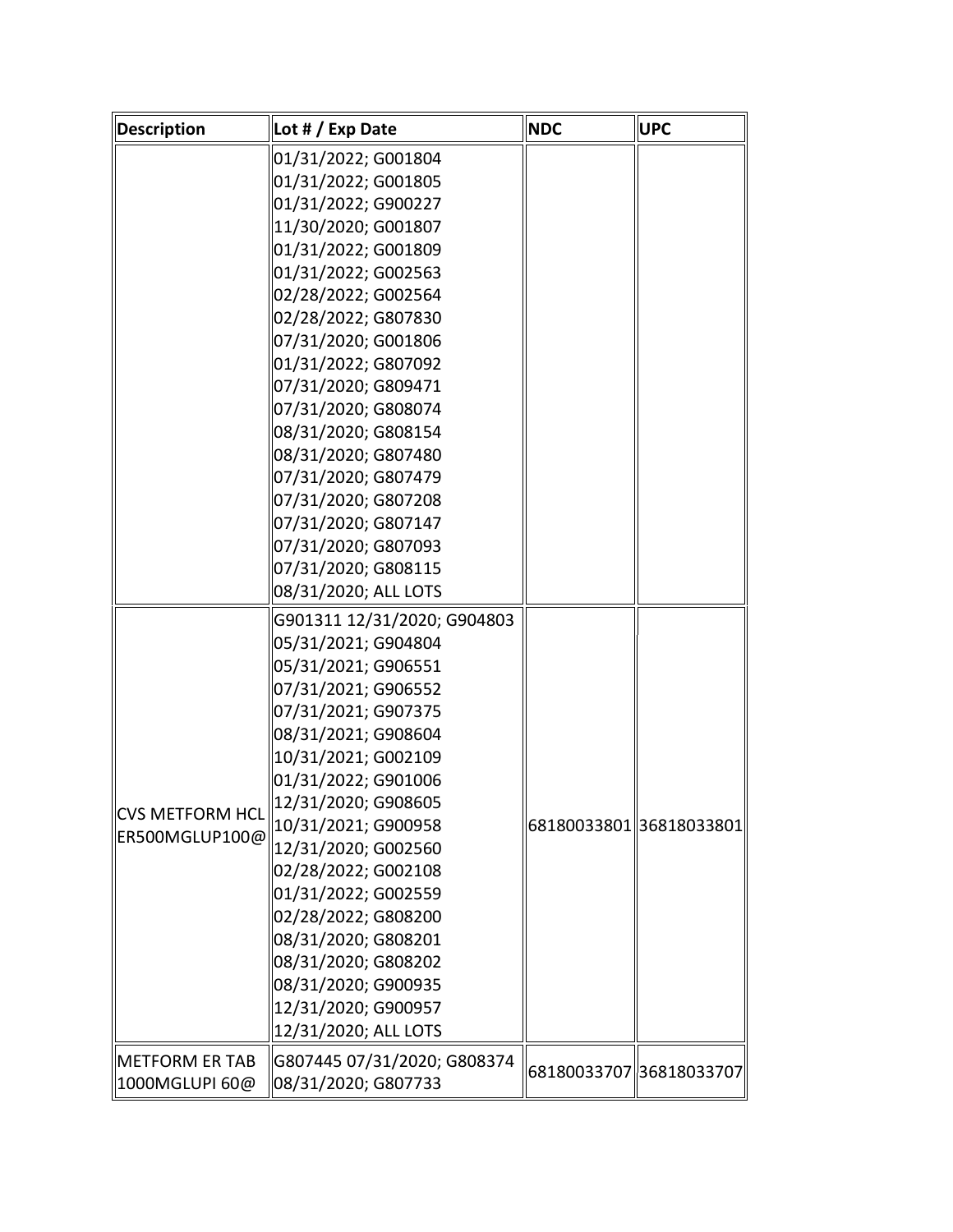| Description | Lot # / Exp Date    | <b>NDC</b> | UPC |
|-------------|---------------------|------------|-----|
|             | 07/31/2020; G807508 |            |     |
|             | 07/31/2020; G807616 |            |     |
|             | 07/31/2020; G807617 |            |     |
|             | 07/31/2020; G807618 |            |     |
|             | 07/31/2020; G807619 |            |     |
|             | 07/31/2020; G807620 |            |     |
|             | 07/31/2020; G807507 |            |     |
|             | 07/31/2020; G807734 |            |     |
|             | 07/31/2020; G807735 |            |     |
|             | 07/31/2020; G808042 |            |     |
|             | 07/31/2020; G807444 |            |     |
|             | 07/31/2020; G808373 |            |     |
|             | 08/31/2020; G807315 |            |     |
|             | 07/31/2020; G808426 |            |     |
|             | 08/31/2020; G808427 |            |     |
|             | 08/31/2020; G809548 |            |     |
|             | 10/31/2020; G809549 |            |     |
|             | 10/31/2020; G809550 |            |     |
|             | 10/31/2020; G809551 |            |     |
|             | 10/31/2020; G808043 |            |     |
|             | 07/31/2020; G001861 |            |     |
|             | 01/31/2022; G809554 |            |     |
|             | 10/31/2020; G001763 |            |     |
|             | 01/31/2022; G001764 |            |     |
|             | 01/31/2022; G001765 |            |     |
|             | 01/31/2022; G001766 |            |     |
|             | 01/31/2022; G001767 |            |     |
|             | 01/31/2022; G001795 |            |     |
|             | 01/31/2022; G001836 |            |     |
|             | 01/31/2022; G807325 |            |     |
|             | 07/31/2020; G001860 |            |     |
|             | 01/31/2022; G807350 |            |     |
|             | 07/31/2020; G001905 |            |     |
|             | 01/31/2022; G001933 |            |     |
|             | 01/31/2022; G001934 |            |     |
|             | 01/31/2022; G807312 |            |     |
|             | 07/31/2020; G807313 |            |     |
|             | 07/31/2020; G807314 |            |     |
|             | 07/31/2020; G807316 |            |     |
|             | 07/31/2020; G807348 |            |     |
|             | 07/31/2020; G807349 |            |     |
|             |                     |            |     |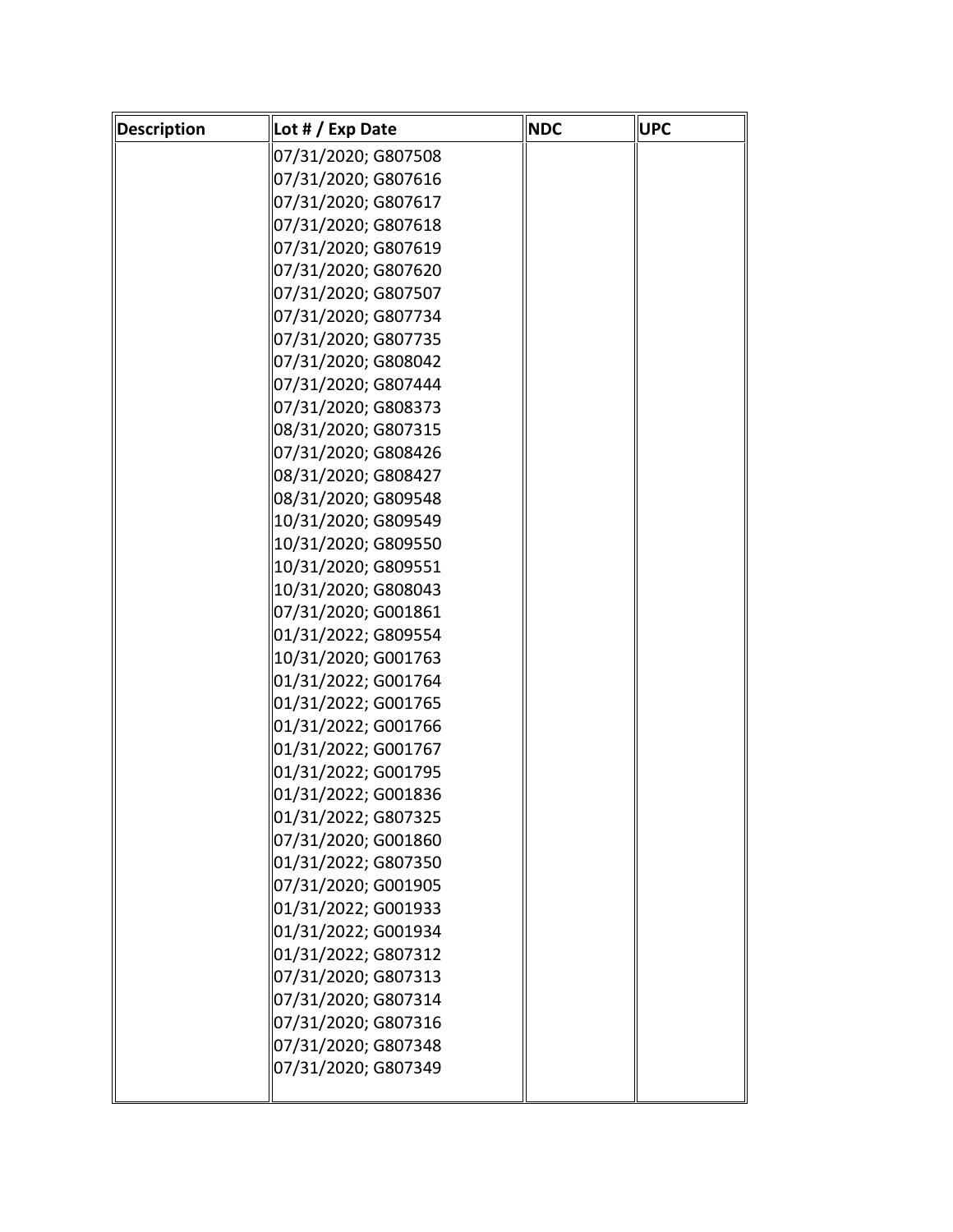| <b>Description</b> | Lot # / Exp Date    | <b>NDC</b> | <b>UPC</b> |
|--------------------|---------------------|------------|------------|
|                    | 07/31/2020; G001837 |            |            |
|                    | 01/31/2022; G903159 |            |            |
|                    | 03/31/2021; G900141 |            |            |
|                    | 10/31/2020; G900152 |            |            |
|                    | 10/31/2020; G901002 |            |            |
|                    | 12/31/2020; G901003 |            |            |
|                    | 12/31/2020; G901004 |            |            |
|                    | 12/31/2020; G901005 |            |            |
|                    | 12/31/2020; G901053 |            |            |
|                    | 12/31/2020; G903155 |            |            |
|                    | 03/31/2021; G903156 |            |            |
|                    | 03/31/2021; G900140 |            |            |
|                    | 10/31/2020; G903158 |            |            |
|                    | 03/31/2021; G903181 |            |            |
|                    | 03/31/2021; G903178 |            |            |
|                    | 03/31/2021; G903179 |            |            |
|                    | 03/31/2021; G903180 |            |            |
|                    | 03/31/2021; G903182 |            |            |
|                    | 03/31/2021; G903236 |            |            |
|                    | 03/31/2021; G903237 |            |            |
|                    | 03/31/2021; G903238 |            |            |
|                    | 03/31/2021; G903239 |            |            |
|                    | 03/31/2021; G809553 |            |            |
|                    | 10/31/2020; G809552 |            |            |
|                    | 10/31/2020; G903157 |            |            |
|                    | 03/31/2021; G810183 |            |            |
|                    | 10/31/2020; G903183 |            |            |
|                    | 03/31/2021; G809556 |            |            |
|                    | 10/31/2020; G809557 |            |            |
|                    | 10/31/2020; G809558 |            |            |
|                    | 10/31/2020; G809559 |            |            |
|                    | 10/31/2020; G809596 |            |            |
|                    | 10/31/2020; G809555 |            |            |
|                    | 10/31/2020; G900106 |            |            |
|                    | 10/31/2020; G810182 |            |            |
|                    | 10/31/2020; G810184 |            |            |
|                    | 10/31/2020; G900058 |            |            |
|                    | 10/31/2020; G900062 |            |            |
|                    | 10/31/2020; G900061 |            |            |
|                    | 10/31/2020; G809598 |            |            |
|                    | 10/31/2020; G900059 |            |            |
|                    | 10/31/2020; G810185 |            |            |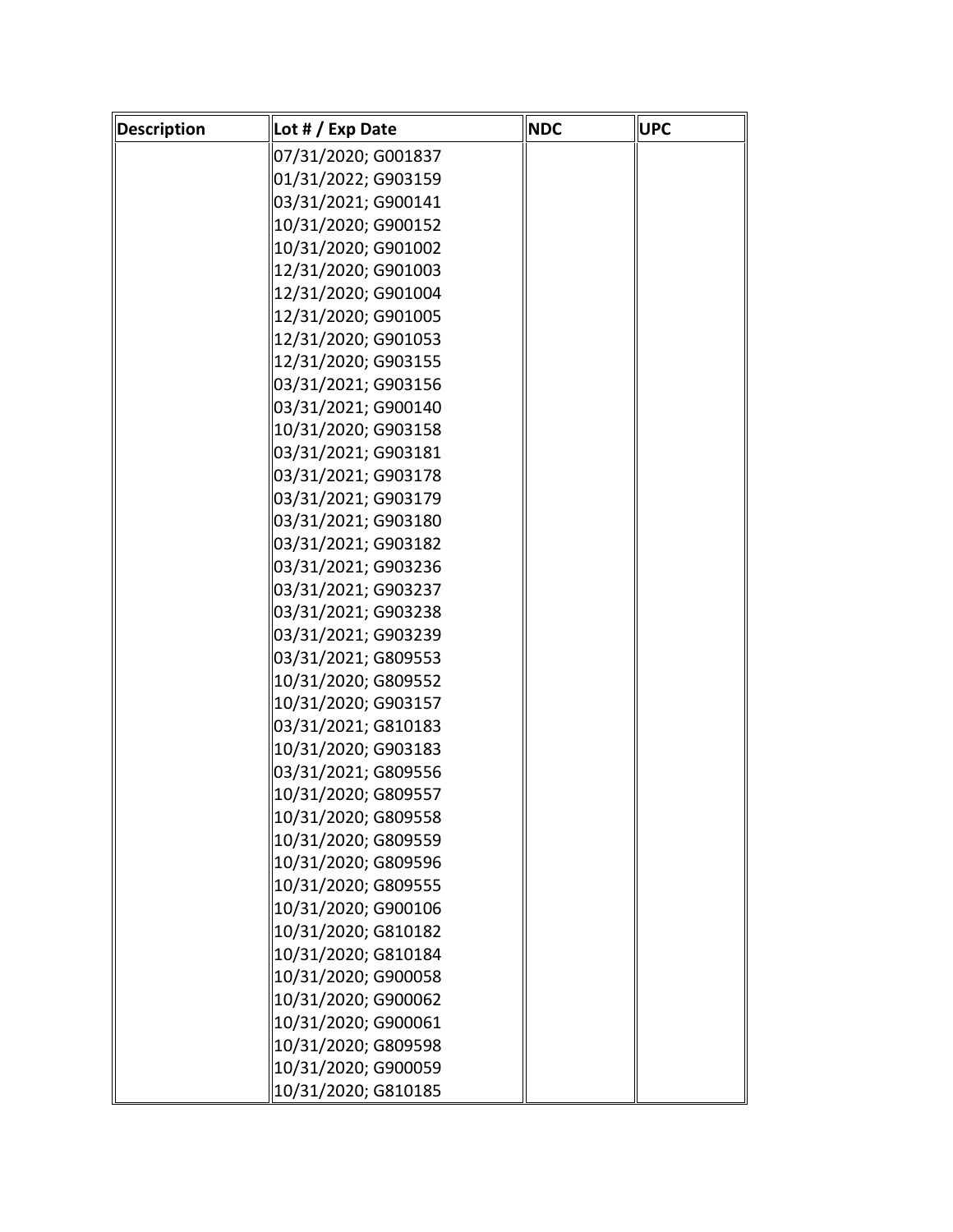| <b>Description</b>                             | Lot # / Exp Date              | <b>NDC</b>              | <b>UPC</b>              |
|------------------------------------------------|-------------------------------|-------------------------|-------------------------|
|                                                | 10/31/2020; G900057           |                         |                         |
|                                                | 10/31/2020; G810189           |                         |                         |
|                                                | 10/31/2020; G810188           |                         |                         |
|                                                | 10/31/2020; G810187           |                         |                         |
|                                                | 10/31/2020; G810186           |                         |                         |
|                                                | 10/31/2020; G900060           |                         |                         |
|                                                | 10/31/2020;                   |                         |                         |
|                                                | <b>ALL LOTS</b>               |                         |                         |
|                                                | G906915 07/31/2021; G808293   |                         |                         |
|                                                | 08/31/2020; G906914           |                         |                         |
|                                                | 07/31/2021; G906913           |                         |                         |
|                                                | 07/31/2021; G901202           |                         |                         |
|                                                | 12/31/2020; G808343           |                         |                         |
| METFORM ER TAB                                 | 08/31/2020; G808284           | 68180033607 36818033607 |                         |
| 500MG LUPI 60@                                 | 08/31/2020; G002849           |                         |                         |
|                                                | 02/28/2022; G002135           |                         |                         |
|                                                | 01/31/2022; ALL LOTS; G901201 |                         |                         |
|                                                | 12/31/2020; G808285           |                         |                         |
|                                                | 08/31/2020                    |                         |                         |
|                                                | G900232 11/30/2020; G903818   |                         |                         |
|                                                | 04/30/2021; G903281           |                         |                         |
|                                                | 03/31/2021; G903280           |                         |                         |
|                                                | 03/31/2021; G903279           |                         |                         |
|                                                | 03/31/2021; G904048           |                         |                         |
|                                                | 04/30/2021; G903277           |                         |                         |
|                                                | 03/31/2021; G906549           |                         |                         |
|                                                | 07/31/2021; G900231           |                         |                         |
|                                                | 11/30/2020; G900230           |                         |                         |
| <b>METFORMIN HCI</b><br><b>ER 1000MG LUP90</b> | 11/30/2020; G900229           |                         |                         |
|                                                | 11/30/2020; G903278           |                         | 68180033909 36818033909 |
|                                                | 03/31/2021; G904164           |                         |                         |
|                                                | 04/30/2021; G906548           |                         |                         |
|                                                | 07/31/2021; G906550           |                         |                         |
|                                                | 07/31/2021; G907239           |                         |                         |
|                                                | 08/31/2021; G907364           |                         |                         |
|                                                | 08/31/2021; G907255           |                         |                         |
|                                                | 08/31/2021; G001803           |                         |                         |
|                                                | 01/31/2022; G907256           |                         |                         |
|                                                | 08/31/2021; G907263           |                         |                         |
|                                                | 08/31/2021; G907279           |                         |                         |
|                                                | 08/31/2021; G900228           |                         |                         |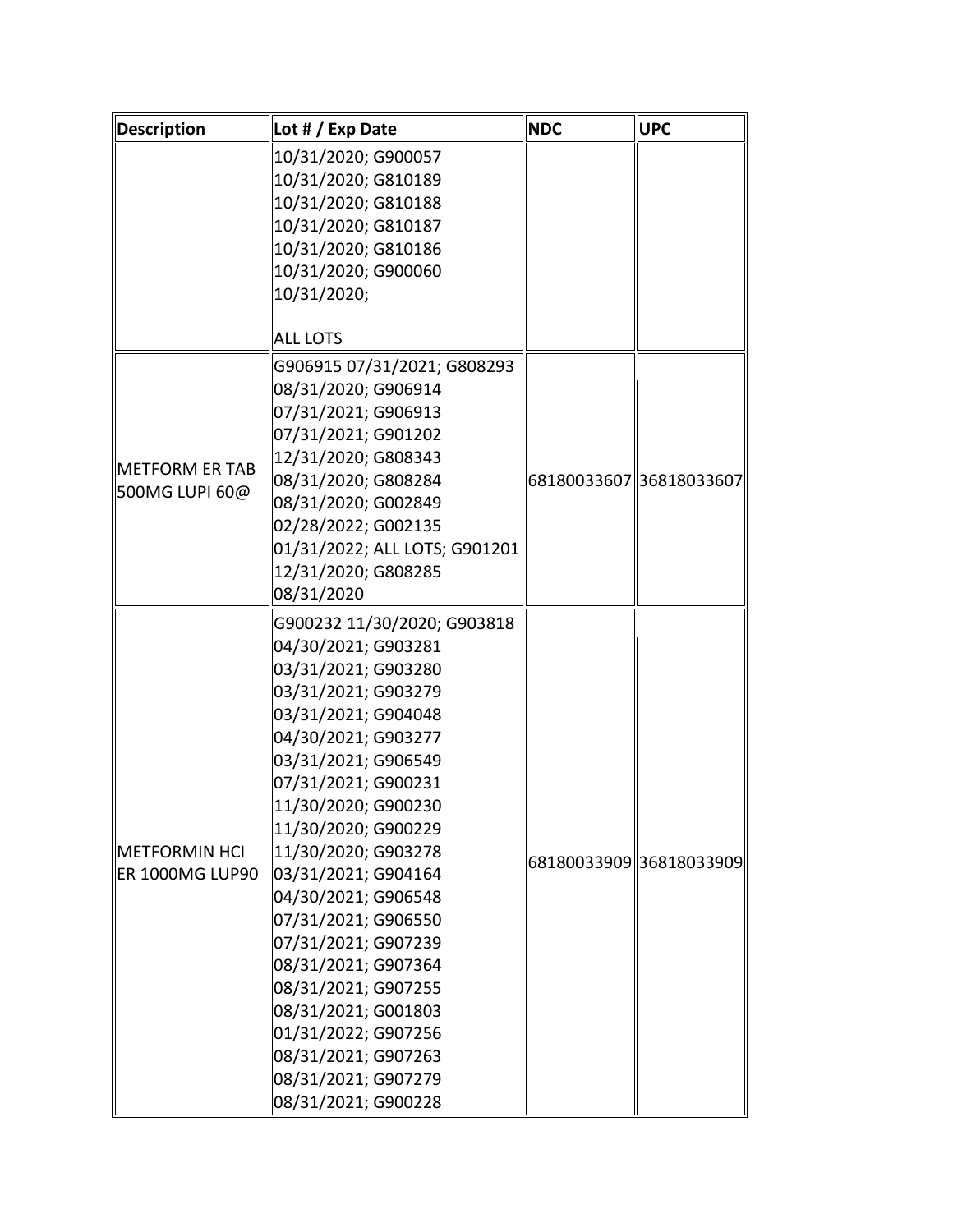| Description            | Lot $\#$ / Exp Date         | <b>NDC</b>              | <b>UPC</b> |
|------------------------|-----------------------------|-------------------------|------------|
|                        | 11/30/2020; G906547         |                         |            |
|                        | 07/31/2021; G001801         |                         |            |
|                        | 01/31/2022; G001805         |                         |            |
|                        | 01/31/2022; G900227         |                         |            |
|                        | 11/30/2020; G001802         |                         |            |
|                        | 01/31/2022; G001804         |                         |            |
|                        | 01/31/2022; G001806         |                         |            |
|                        | 01/31/2022; G001807         |                         |            |
|                        | 01/31/2022; G001808         |                         |            |
|                        | 01/31/2022; G001809         |                         |            |
|                        | 01/31/2022; G002563         |                         |            |
|                        | 02/28/2022; G002564         |                         |            |
|                        | 02/28/2022; G808155         |                         |            |
|                        | 08/31/2020; G807092         |                         |            |
|                        | 07/31/2020; G809471         |                         |            |
|                        | 07/31/2020; G808154         |                         |            |
|                        | 08/31/2020; G808115         |                         |            |
|                        | 08/31/2020; G808074         |                         |            |
|                        | 08/31/2020; G807093         |                         |            |
|                        | 07/31/2020; G807480         |                         |            |
|                        | 07/31/2020; G807479         |                         |            |
|                        | 07/31/2020; G807208         |                         |            |
|                        | 07/31/2020; G807147         |                         |            |
|                        | 07/31/2020; G807830         |                         |            |
|                        | 07/31/2020; ALL LOTS        |                         |            |
|                        | G901006 12/31/2020; G901311 |                         |            |
|                        | 12/31/2020; G904803         |                         |            |
|                        | 05/31/2021; G904804         |                         |            |
|                        | 05/31/2021; G906551         |                         |            |
|                        | 07/31/2021; G908604         |                         |            |
|                        | 10/31/2021; G907375         |                         |            |
|                        | 08/31/2021; G900958         |                         |            |
| $\ $ METFORMIN HCI     | 12/31/2020; G002559         |                         |            |
| <b>ER 500MG LUP100</b> | 02/28/2022; G906552         | 68180033801 36818033801 |            |
|                        | 07/31/2021; G900957         |                         |            |
|                        | 12/31/2020; G900935         |                         |            |
|                        | 12/31/2020; G808202         |                         |            |
|                        | 08/31/2020; G808201         |                         |            |
|                        | 08/31/2020; G908605         |                         |            |
|                        | 10/31/2021; G002560         |                         |            |
|                        | 02/28/2022; G002109         |                         |            |
|                        | 01/31/2022; G002108         |                         |            |